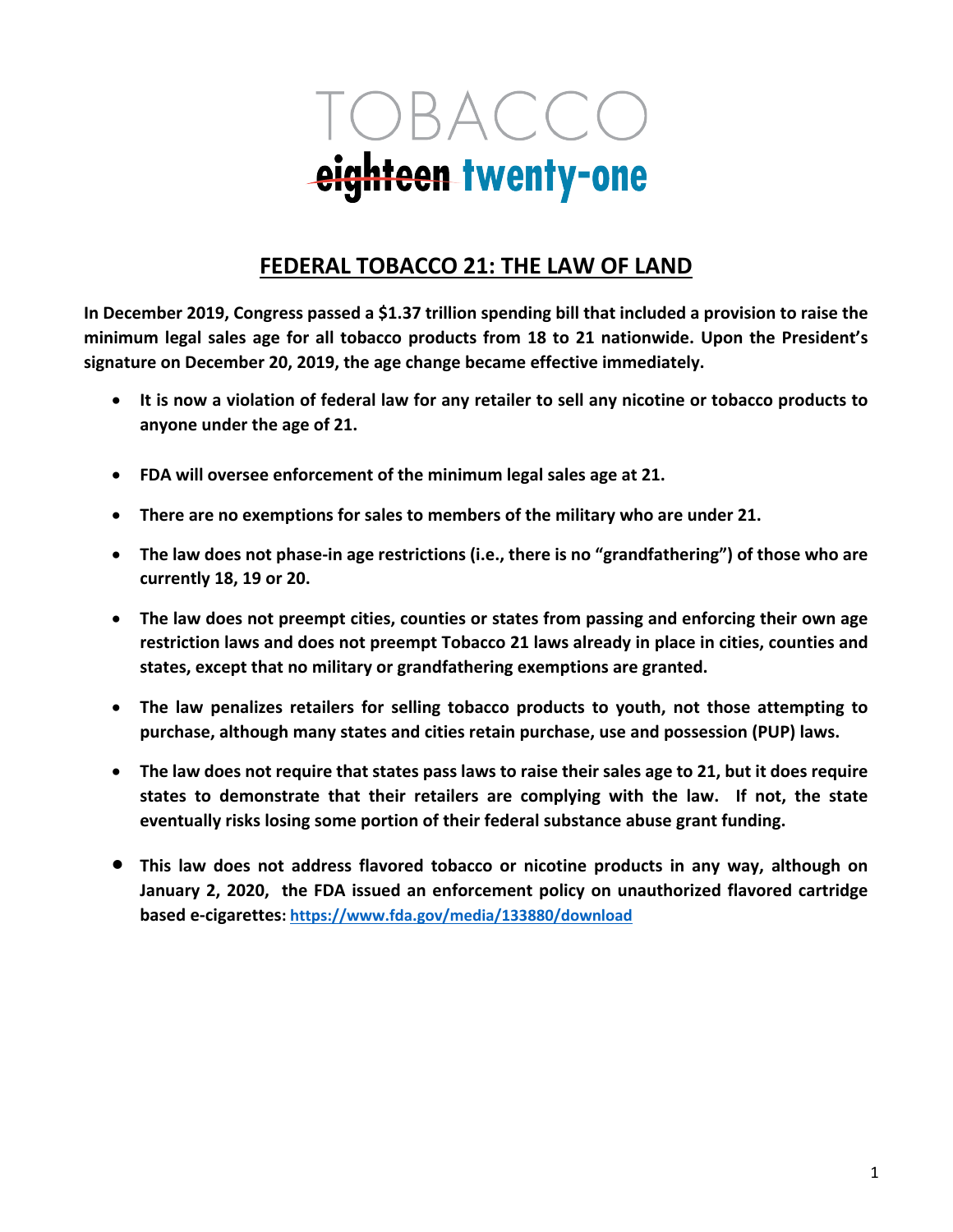# **Federal Tobacco 21 Law FAQ**

## **1. What was the Tobacco 21 landscape prior to the Federal Legislation?**

Over 540 local jurisdictions and 19 states had passed a Tobacco 21 law.

### **2. Where can I find the Federal Tobacco 21 Legislation?**

The bill is available at the link provided below and the Tobacco 21 provisions begin on page 1492:

https://docs.house.gov/billsthisweek/20191216/BILLS-116HR1865SA-RCP116-44.PDF

### **3. What does the Federal Tobacco 21 bill do?**

• Amends the Federal, Drug, and Cosmetic Act 906(d) to include a new subsection, 906(d)(5), which states: "Minimum Age of Sale ¬– It shall be unlawful for any retailer to sell a tobacco product to any person younger than 21 years of age."

### *Note: This amendment makes it clear that the retailer is responsible, rather than the sales clerk or youth purchaser.*

- Amends Federal, Drug and Cosmetic Act 906(d)(3)(ii) to restrict the FDA from establishing a minimum legal sales age above age 21.
- FDA will continue to enforce the minimum legal sales age. The law does not increase fines/penalties for violations.
- Amends the Public Health Services Act Sec. 1926 (42 U.S.C. 300x-26) (the Synar Amendment) with respect to grant monies, enforcement, implementation, and compliance rates (discussed more in depth in Question 5).
- Enables the Secretary of Health and Human Services to promulgate regulations for tobacco product sales to increase the minimum age of sale from 18 to 21 and update the ID verification age from 27 to 30.
- The law provides grant funding to the states to assist in obtaining retailer compliance, but federal funds are meant to "supplement" state-funded tobacco control efforts not "supplant" state funding to that effect.
- Health and Human Services will provide technical assistance to the states.
- No exemptions or phase in were included, including no military exemption or grandfathering of age groups.
- The law does not preempt states or localities from passing their own age restriction laws.
- Congress appropriated \$18.5 million in grant money available to support states in their transition, with a sunset period until September, 2024.

### *NOTE: This summary does not include every change to current law based on the Tobacco 21 provisions of the spending bill but rather serves as an overview. The bill language in full can be found in the link in Answer 2 (above).*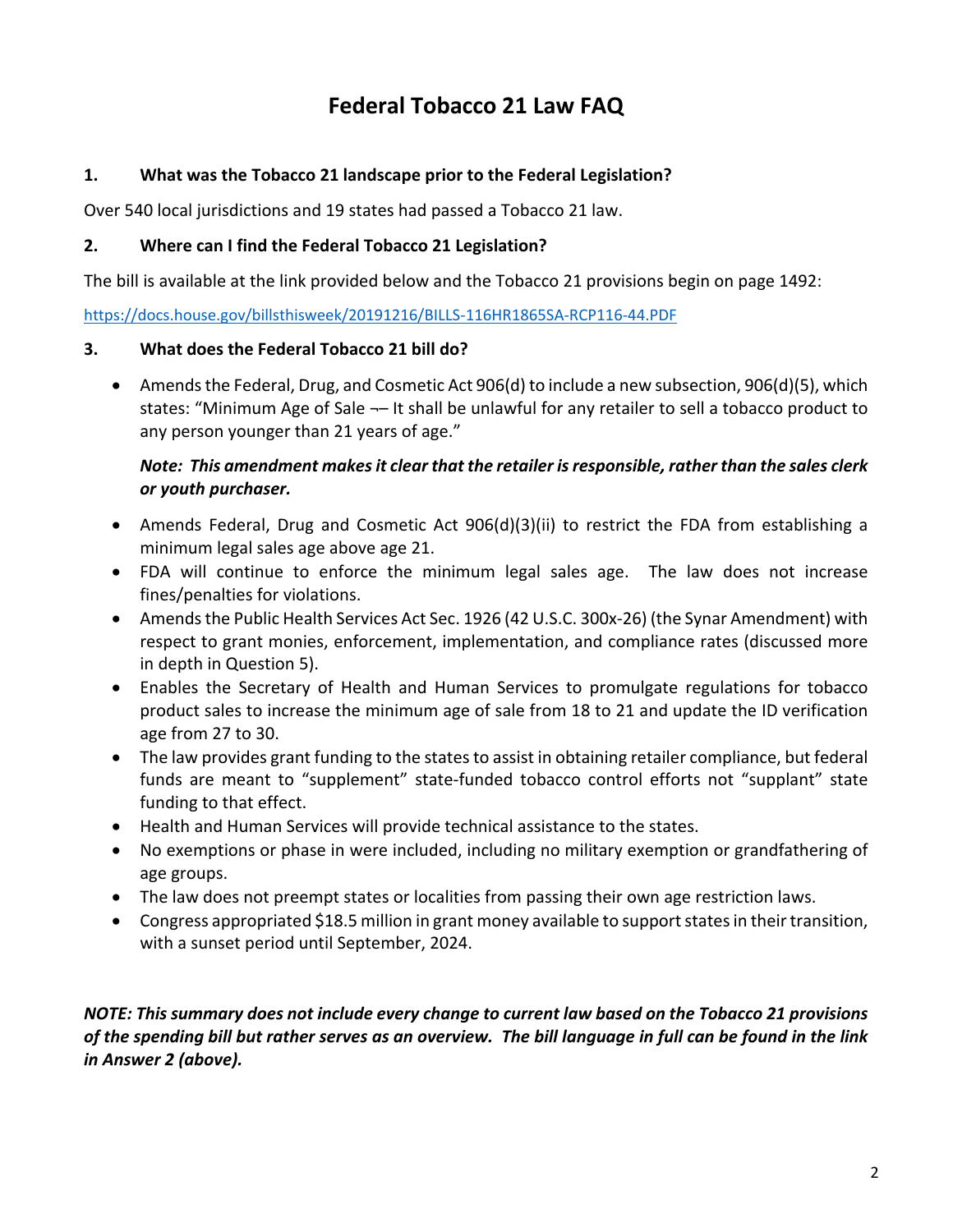# *4.* **When is Federal Tobacco 21 effective?**

The age change became effective immediately, according to the Food and Drug Administration: *"On December 20, 2019, the President signed legislation to amend the Federal Food, Drug, and Cosmetic Act, and raise the federal minimum age of sale of tobacco products from 18 to 21 years. It is now illegal for a retailer to sell any tobacco product – including cigarettes, cigars and e-cigarettes – to anyone under 21. FDA will provide additional details on this issue as they become available."*

# *Retailers can visit the FDA website for guidance:*

# https://www.fda.gov/tobacco-products/compliance-enforcement-training/retail-sales-tobaccoproducts

NOTE: The legislation enables the Secretary of Health and Human Services to promulgate rules to carry out the new law no later than 180 days after the date of enactment of the Act. The Secretary is required to publish the final rule to update the regulations under Chapter 9 of the Federal Food, Drug, and Cosmetic Act to carry out the amendments, to update all references to persons under 18, and to update the relevant age verification requirements to require age verification for individuals under the age of 30. This final rule will take effect no later than 90 days after the date on which the final rule is published.

# **5. What is 'Synar' and how does the Federal bill amend Synar?**

The original Synar Amendment, named for the Oklahoma Senator who introduced the amendment, required, among other things, states to adopt state laws setting the tobacco sale age at 18 in order to receive their Substance Abuse Prevention and Treatment Block (SAPTB) grant money. However, that part of the Synar amendment was repealed in the new legislation, and states are not required to pass their own laws to update their tobacco sales age to 21. States will still need to demonstrate compliance with the federal age of 21 as a condition of the grant. Specifically, under 42 U.S.C. 300x-26, a funding agreement for the SAPTB under Section 1921 requires the states involved to (1) annually conduct random, unannounced inspections to ensure that retailers do not sell tobacco products to individuals under the age of 21, and (2) report such findings to the federal government annually. If states do not demonstrate a compliance rate determined by the Secretary, they risk losing up to 10% of their SAPTB monies.

The new law grants a 3-year grace period following enactment to come into compliance with the reporting and enforcement requirements before the Secretary may withhold any funds, with a further 2-year period for the Secretary to exercise discretion in enforcement.

# **6. Does the Federal Tobacco 21 law include a Military Exemption?**

No. The Federal Tobacco 21 law does not exempt anyone from the age requirement. It is now illegal for retailers to sell tobacco product to anyone under the age of 21.

# **7. What does this mean for states and localities that have a military exemption in their Tobacco 21 laws? Does this Federal law overturn all military exemptions that are currently in effect?**

The Federal Tobacco 21 law does not exempt anyone or group from the age restriction requirements. States and cities that exempt members of the military from their Tobacco 21 laws are in violation of federal law. In other words, because the federal law does not have a military exemption, all such sales to persons under 21, regardless of military status, are illegal.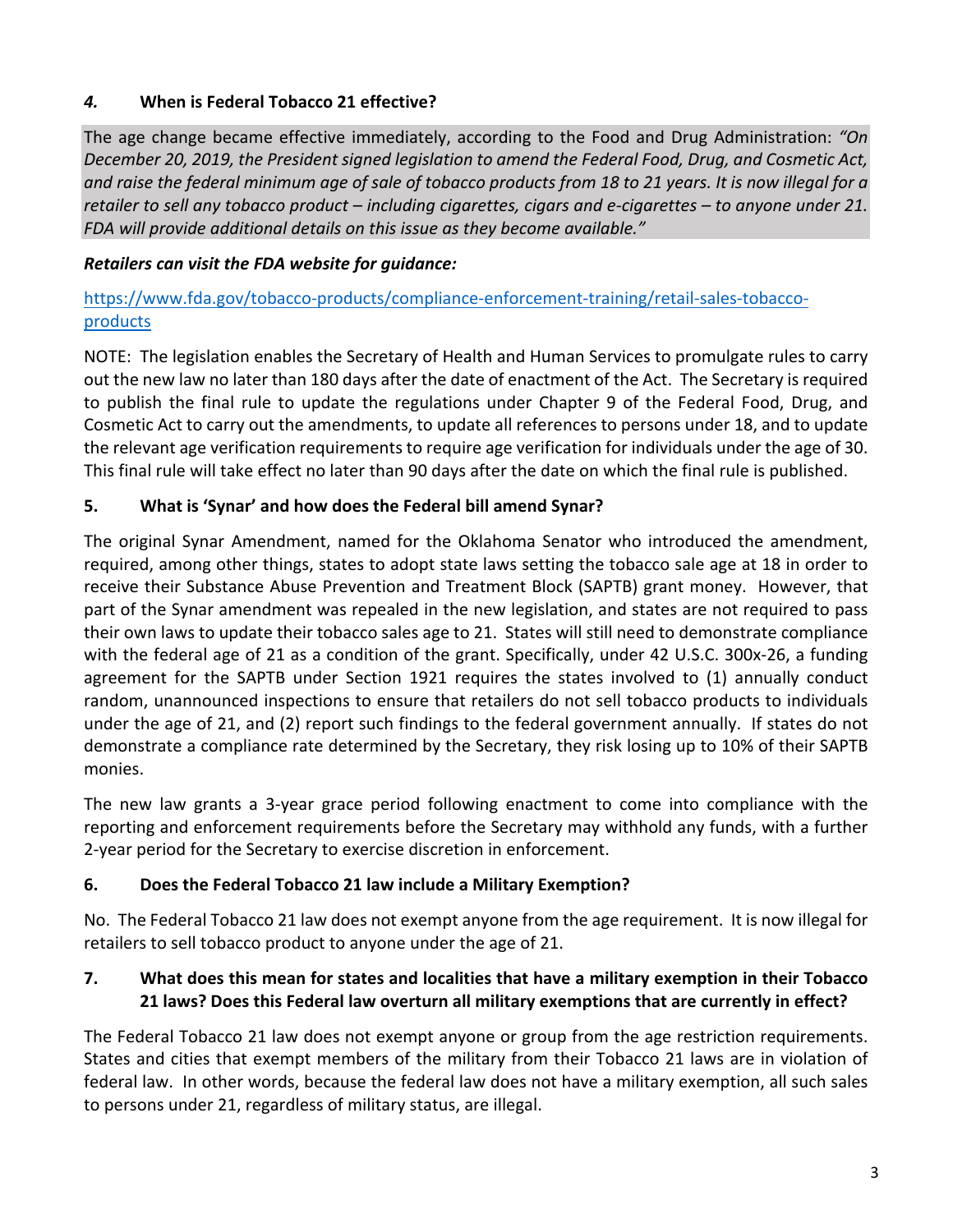## **8. Can a law exempting the military from the new age of sale of 21 be enacted before the federal law starts to be enforced?**

No. The federal law became effective when it was signed by President Trump. The law does not have a military exemption. Therefore, sales to any persons under the age of 21, including military personnel, are illegal. *States cannot authorize something that is illegal under federal law.*

### **9. Does the Federal Tobacco 21 law include a phase-in period?**

No. Per the FDA website, the law is effective immediately and it is illegal for a retailer to sell tobacco products to persons under the age of 21.

### **10. Is there more to be done? Should my state/city continue to pass Tobacco 21 laws independently**?

Yes, absolutely! In many states and cities, outdated and uninformed youth access laws remain on the books. Many of these laws were written and lobbied for by the tobacco industry. These antiquated laws consistently place penalties on youth rather than the retailer who profits from sales, and many lack real enforcement mechanisms or penalties that deter bad behaviors. Even with a federal Tobacco 21 law, there is much work that needs to be done around age restriction laws at a state and local level.

The federal Tobacco 21 law does not preempt states and localities from adopting their own Tobacco 21 laws. In fact, changes to the Synar Amendment require states, as a condition of their grant funding, to demonstrate compliance with the federal age of 21. Specifically, under 42 U.S.C. 300x-26, a funding agreement for the SAPTB under Section 1921 requires the states involved to (1) annually conduct random, unannounced inspections to ensure that retailers do not sell tobacco products to individuals under the age of 21, and (2) report such findings to the federal government annually. If states do not demonstrate a compliance rate determined by the Secretary, they risk losing up to 10% of their SAPTB monies. *Therefore, the federal law inherently encourages state and local action***.** Moreover, state and local enforcement will help improve the effectiveness of a Tobacco 21 law.

States and localities should continue passing policies at the local and state level to make their age restriction laws align with federal law*.* Effective sales regulations also include requiring a tobacco retail license, mandating a minimum number of compliance checks, and updating their penalty structure to incentivize compliance.

*Again, states and cities are not preempted from passing or enforcing their own Tobacco 21 laws. Therefore, in locations that already have Tobacco 21, we recommend continued enforcement. In locations that do not have a Tobacco 21 law, we recommend updating laws and enforcing the new age.*

### **11. What are the penalties for youth who are caught trying to purchase or those who are using tobacco products?**

The federal law does not place any penalties for youth who are caught attempting to purchase, purchasing, or using tobacco products. However, state and local laws often place a penalty on youth for such activity. We recommend you monitor your local and state laws for these provisions.

If your jurisdiction does place a penalty on the youth for purchase, use, or possession of tobacco products, we recommend that the jurisdiction update its laws to align with federal standards that place the penalties on the retailers, not the youth purchaser.